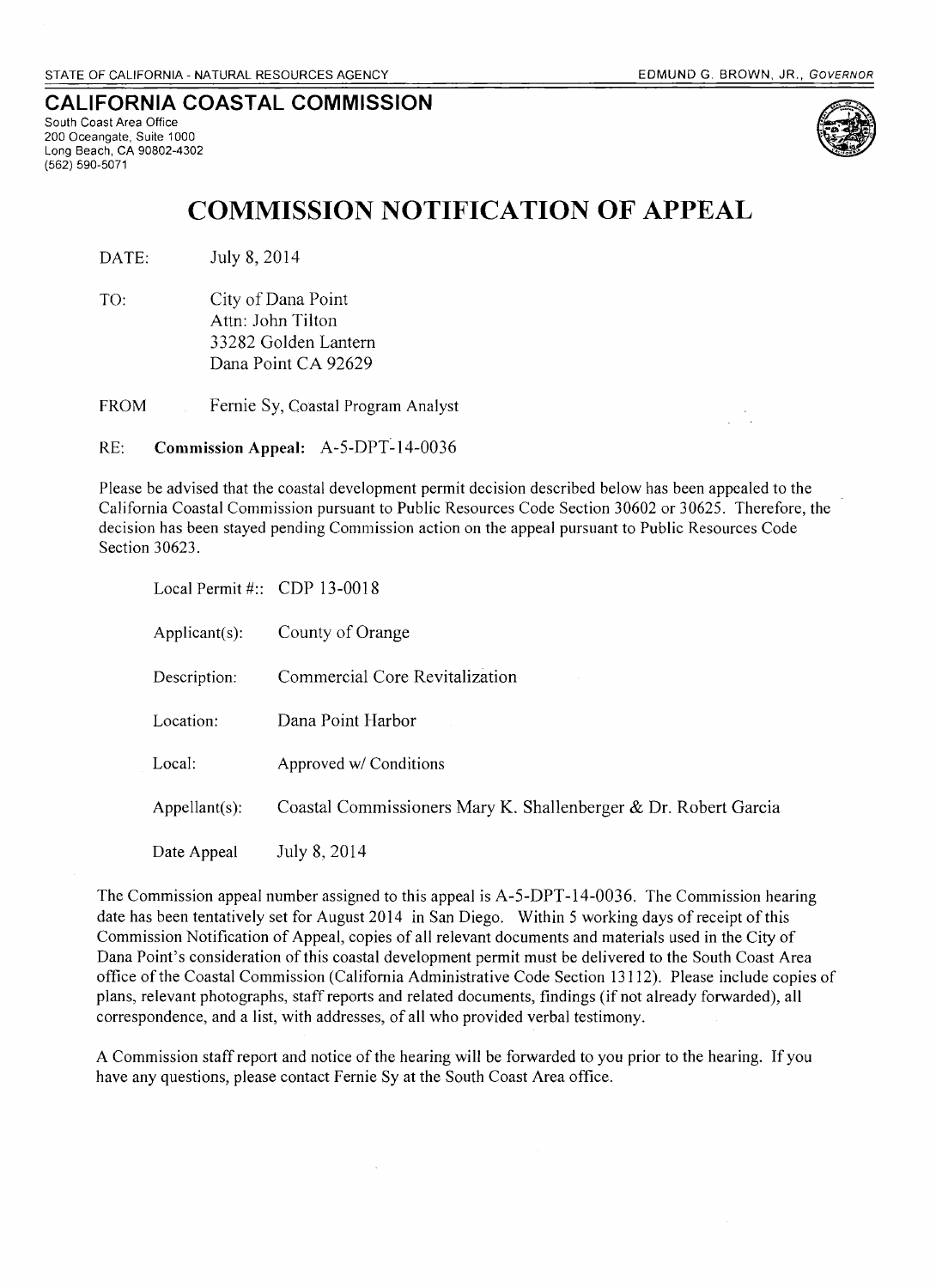# CALIFORNIA COASTAL COMMISSION

South Coast Area Office 200 Oceangate, Suite 1000 Long Beach, CA 90802-4302 (562) 590-5071



# APPEAL FROM COASTAL PERMIT DECISION OF LOCAL GOVERNMENT

## SECTION I. Appellant(s)

Name, mailing address and telephone number of appeliant(s):

# Coastal Commissioners Mary K. Shallenberger and Dr. Robert Garcia 200 Oceangate, Suite 1000 .' Long Beach, CA 90802 (562) 590-5071

## SECTION II. Decision Being Appealed

- 1. Name of local/port government: City of Dana Point
- 2. Brief description of development being appealed: The Dana Point Harbor Commercial Core Project includes renovations of existing buildings, phased demolition of existing buildings along with phased construction of new commercial buildings reconfiguration of streets and other infrastructure improvements, new parking structure, landscaping, parking management plan, master sign program and conceptual approval of a dry stack storage building, crane and storm drains.
- 3. Development's location (street address, assessor's parcel no., cross street, etc.): 24650 Dana Point Harbor Drive, City of Dana Point. Orange County.
- 4. Description of decision being appealed:
	- a. Approval; no special conditions:
	- b. Approval with special conditions:  $XX$
	- c. Denial:
- NOTE: For jurisdictions with a total LCP, denial decisions by a local government cannot be appealed unless the development is a major energy or public works project. Denial decisions by port governments are not appealable.

#### TO BE COMPLETED BY COMMISSION:

- APPEAL NO: A-5-DPT-14-0036
- DATE FILED: July 8, 2014
- DISTRICT: South Coast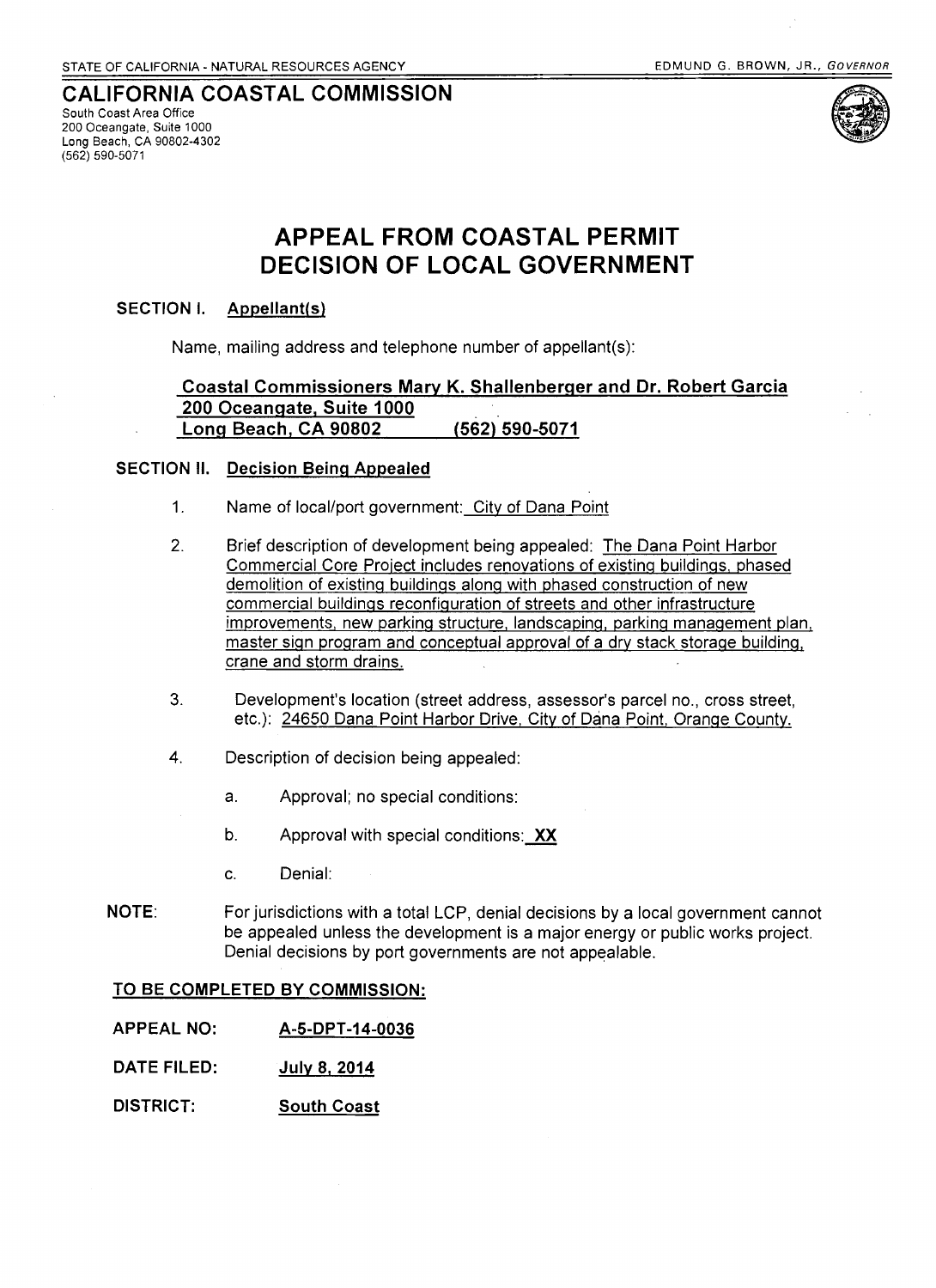#### A-5-DPT-14-0036-[City of Dana Point] Appeal Page 2 of 6

5. Decision being appealed was made by (check one):

- a. Planning Director/Zoning Administrator: Planning Director/Zoning Administrator:
- b. City Council/Board of Supervisors: XXX
- c. Planning Commission: \_\_\_\_\_\_\_\_\_\_\_\_\_\_\_\_\_\_\_\_\_\_\_
- d. Other:\_\_\_\_\_\_\_\_\_\_\_\_\_\_\_
- 6. Date of local government's decision: June 17, 2014
- 7. Local government's file number: Coastal Development Permit: CDP13-0018

#### SECTION **III.** Identification of Other Interested Persons

Give the names and addresses of the following parties. (Use additional paper as necessary.)

1. Name and mailing address of permit applicant:

City of Dana Point <u>Attn: John Tilton</u> 33282 Golden Lantern Dana Point. CA 92629-1805

2. Names and mailing addresses as available of those who testified (either verbally or in writing) at the city/county/port hearing(s). Include other parties which you know to be interested and should receive notice of this appeal.

a. Boaters 4 Dana Point, Bruce Heyman

b. Dana Point Boaters Assoc. Rodger Beard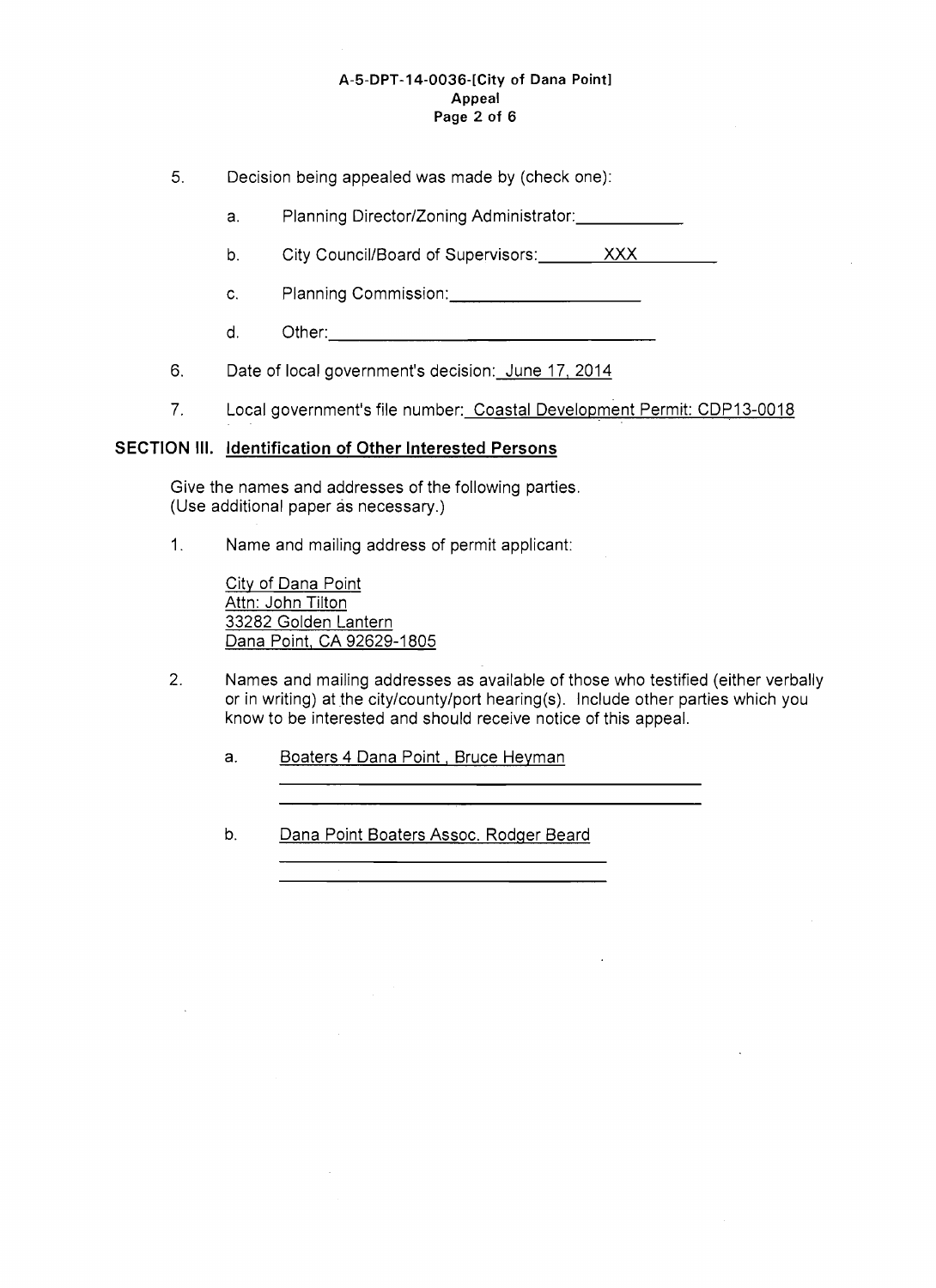#### A-5-DPT-14-0036-[City of Dana Point] Appeal Page 3 of 6

## SECTION IV. Reasons Supporting This Appeal

Note: Appeals of local government Coastal Permit decisions are limited by a variety of factors and requirements of the Coastal Act. Please review the appeal information sheet for assistance in completing this section, which continues on the next page. Please state briefly your reasons for this appeal. Include a summary description of Local Coastal Program, Land Use Plan, or Port Master Plan policies and requirements in which you believe the project is inconsistent and the reasons the decision warrants a new hearing. (Use additional paper as necessary.)

The subject site, Dana Point Harbor, is approximately 276.8 acres, owned and operated by the County of Orange and located entirely within the City of Dana Point. The Harbor is bordered by the Pacific Ocean to the south, Dana Point Headlands and the Old Cove Marine Life Preserve to the west, Doheny State Beach to the east and a variety of commercial, hotel, residential and public park uses to the north. It is a man-made County of Orange regional recreational facility built in a cove formed by the headlands of Dana Point to the north in Capistrano Bay. The harbor is constructed entirely on State tidelands that were granted to the County of Orange. The Dana Point Harbor Revitalization Plan, to be discussed more thoroughly below) applies only to filled and unfilled tidelands; there are no non-tidelands within the subject LCP area. Although the uplands are filled tidelands and would normally be under the Commission's jurisdiction, the Commission has delegated to the City permit authority for the filled tidelands pursuant to Section 30613 of the Coastal Act. The Commission retains original coastal development permit jurisdiction over unfilled tidelands. The harbor construction was completed in the early 1970's and with the exception of the Dana Wharf buildings, routine maintenance and some other minor improvements, the County has not remodeled or constructed any new facilities since that time. Beginning in the late 1990's, planning for the Harbor's revitalization began. In 2008, the City of Dana Point proposed to amend the Local Coastal Program (LCP) to incorporate the Dana Point Harbor Revitalization Plan (replacing sections of the Dana Point Specific Plan relevant to the Dana Point Harbor (1986 LCP), a project specific amendment, that would establish new land use designations and implementation policies throughout the harbor. In October 2009, the Land Use Plan (LUP) was approved by the Commission; and in January 2011, the Implementation Plan (IP) was approved by the Commission.

A number of significant issues were raised during the course of processing this Dana Point Harbor Revitalization Plan Local Coastal Program Amendment (LCPA) and as a result numerous revisions were made to the LCPA. The issues included the lack of standards/regulations to: 1) ensure that size and bulk of the proposed buildings in the Commercial Core were designed so that significant coastal public views through scenic viewpoints are protected and that community character of the area is also preserved; 2) ensure the protection, maintenance and enhancement of the priority beach access, r boating and other recreational water craft uses and the parking supporting these uses, including the public boat launch facility, dry boat storage and recreational and marina parking; 3) protect harbor development from hazards, such as sea level rise; 4) maximum public access and use through a sign program for the entire harbor area; and 5) provide transportation demand management measures to facilitate parking and circulation within the harbor; as well as, linking areas outside the harbor.

The proposed coastal development permit is for the Commercial Core project, which encompasses an approximately 37.7 acre subarea of the entire Dana Point Harbor. The project is the landside focal point of the Dana Point Harbor Revitalization Plan, which proposes to reconstruct and expand the landside commercial area. More specifically, the project consists of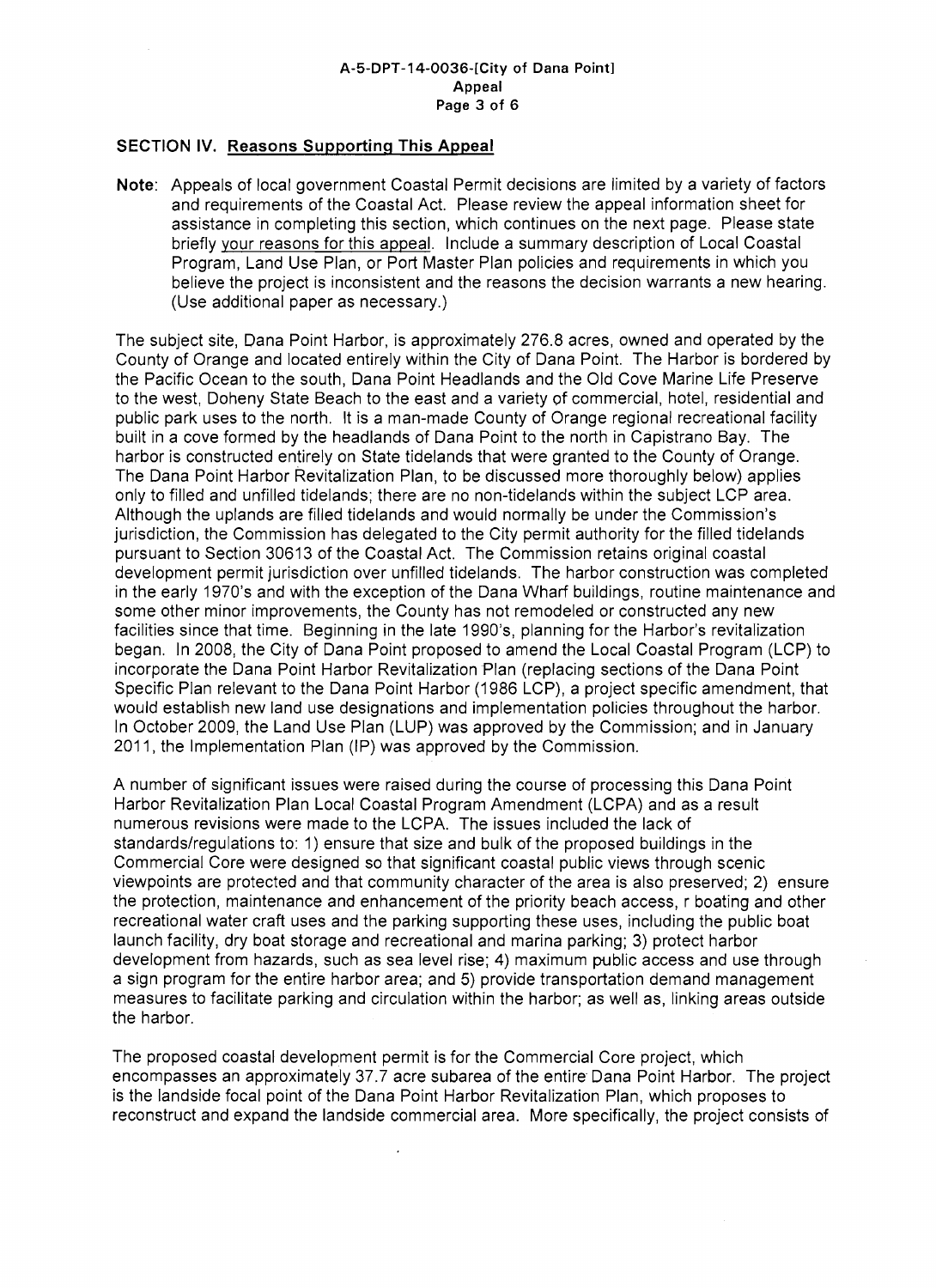#### A-5-DPT-14-0036-[City of Dana Point] Appeal Page 4 of 6

the following: the phased demolition of existing commercial and boater support facilities, renovation and/or construction of new retail/restaurant/office space for a total of 31,949 sq. ft. of retail uses, 12,309 sq. ft. of office-related uses, 77,178 sq. ft. of restaurant (with an additional 13,822 sq. ft. of outdoor dining areas), 2-level parking deck, open space Festival Plaza area and dry stack boat storage building. Site improvements are also proposed consisting of circulation/street/parking area reconfigurations, installation of two new traffic signals and infrastructure improvements and relocation of existing South Coast Water District Sewer Lift Station and telecommunications/SONGS towers. Additionally, the project is being processed concurrently with a Parking Management Plan and Master Sign Program. Lastly, the City has also approved in concept a dry stack boat storage building, a 25 ft. high, 4-ton capacity, 18 ft. bridge jib crane, and the abandonment of an existing storm drain outfall and replacement with a 42 in. outfall, and upgrades to another existing outfall to increase the size from the existing 12 in. to 18 in., which all ultimately need a coastal development permit from the Coastal Commission because they involve development within areas where the Commission retains permit jurisdiction.

The areas of concerns that resulted in standards/regulations being included into the LCP continue to be significant areas of concerns and were subsequently evaluated by the City in their processing of Coastal Development Permit: CDP13-0018 for the Commercial Core project. However, the city did not adequately address these concerns in their approval of the coastal development permit. The City's LCP provides policies to address these areas of concern to address protection of coastal public views, emphasis and protection of priority uses in the harbor, evaluation of hazard impacts, and establishment of a sign program, as well as, transportation demand measures.

The City's approval gives in-concept approval of the construction of a dry stack boat storage building and CDP approval for various other buildings located in the Commercial Core area of the Dana Point Harbor Revitalization Plan. The dry stack boat storage building is located within the Marine Services Commercial (Planning Area 1) and the other proposed buildings are located within the Day Use Commercial (Planning Area 2) of the Commercial Core/Dana Point Harbor Revitalization Plan and also includes some development in Planning Area 3, Visitor Serving Commercial. Standards/policies were incorporated into the LCP to address concerns about adverse impacts to coastal public views from scenic viewpoints and to ensure new buildings would be constructed consistent with community character. The Land Use Plan (LUP) includes Policy 8.5.1 to address bulk and height limitation of buildings within the harbor. The District Regulation (IP) includes Policy 4.5 for the Marine Services Commercial-Planning Area 1 (Chapter 4 of the District Regulations) that states that while the building height is thirty-five (35) ft. maximum, an exception for a maximum of sixty-five (65) ft. is allowed provided that significant coastal public views through scenic corridors and from scenic viewpoints are protected and enhanced. Within this Marine Services Commercial, a dry stack boat storage building is envisioned; however, the City has only provided a conceptual approval for this building since a coastal development permit from the Coastal Commission would be necessary because it would be partly located in an area of our original jurisdiction. While an exception is provided to exceed the 35-ft. height limit, any development that does exceed the height limit must also show how it would protect and enhance significant coastal public views through scenic corridors and from scenic viewpoint. The application does not provide a discussion of how the 65-ft. tall dry stack boat storage building is consistent with this policy requirement. A similar policy (Policy 5.5) is found for the Day Use Commercial-Planning Area 2 (Chapter 5 of the District Regulations); however, the policy in this chapter only allows the height to be exceeded by sixty (60) ft. Nevertheless, the application again does not provide a discussion of how the proposed buildings in this planning area are consistent with this policy. For the development in both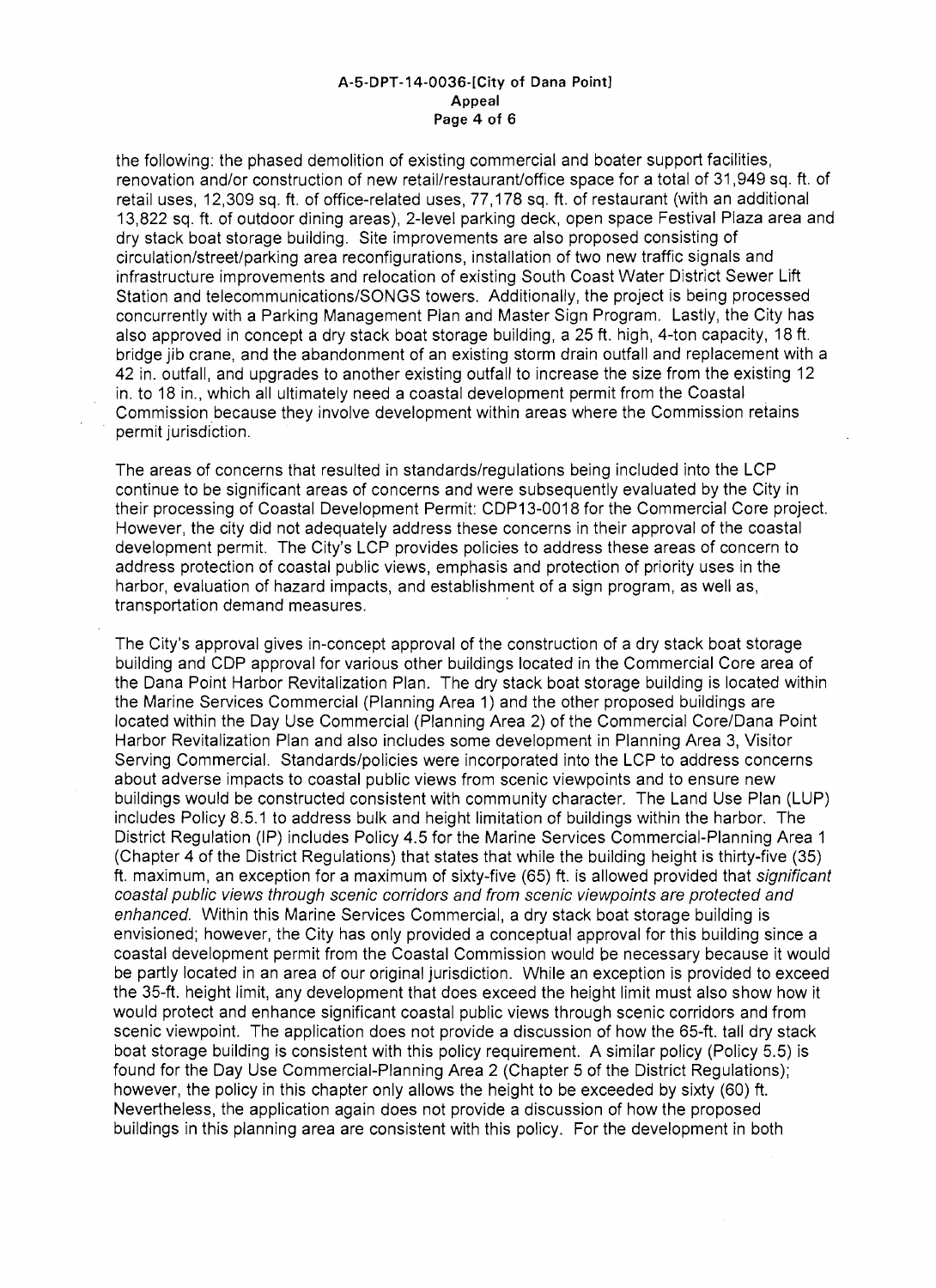#### A-5-DPT-14-0036-[City of Dana Point] Appeal Page 5 of 6

planning areas, the City fails to identify how the proposed project protects and enhances significant coastal public views through scenic corridors and from scenic viewpoints as required by the LCP. There are also additional requirements in Policy 5.5 that need to be adhered to when the buildings exceed the height requirements, but the City again fails to provide justification on how it is consistent with these requirements. These additional requirements include using architectural design, building heights, irregular massing and offsets to break up the facade of the structures and provide a pedestrian setting when viewed from the Festival Plaza and marina areas, etc. Another requirement in this policy states that, with a few stated exceptions, no more than 50% of the total roof area of the structures shall exceed forty (40) ft. in height and no more than 25% of the same roof area shall exceed 50 ft. in height. As proposed, buildings 7, 8, and 9 exceed forty (40) ft. in height but the City does not provide justification on how it does so consistent with this policy. Therefore, an appeal must be filed to ensure that the proposed project adheres to LCP policies regarding coastal public views.

The certified LCP for the Dana Point Harbor emphasizes that the priority uses of the harbor are beach access and recreational boating and other water craft uses and the parking supporting these uses, including the public boat launch facility, dry boat storage and recreational and marina parking. These uses have priority over the retail and restaurant uses of the proposed Commercial Core project. Policies in the Land Use Plan that emphasize priority uses include the following: Policy 4.2.2-6,4.4.1-2,4.4.1-3,4.4.1-6 and 5.1.1-8. Policies in the District Regulations that also emphasize priority uses include the following: Policy 5.5 found in the Day Use Commercial-Planning Area 2 (Chapter 5 of the District Regulations), and Policies 14.2 and 14.6 in the Off-Street Parking Standards and Regulations (Chapter 14 of the District Regulations). The project as approved by the City does not appear to phase the construction of the Commercial Core in a manner that adequately retains existing dry boat storage spaces during the 5-year construction period and relocates all existing dry boat storage spaces to an unidentified off-site location. Further, the project does not retain adequate land area to provide the minimum four hundred ninety-three (493) dry boat storage spaces required in the LCP, should a future boat storage facility not ultimately be applied for, approved and constructed. Thus, the City's approval raises an issue as to whether the project is consistent with the LCP policies that protect priority uses. Therefore, an appeal must be filed to ensure that the proposed project adheres to LCP policies regarding the protection of priority uses.

The proposed project is located within Dana Point Harbor and is subject to impacts from flooding or damage from erosion, sea-level rise, waves, storm surge or seiches. In order to assess these impacts and to prepare and plan for them, the City's LCP includes standards and policies to address these hazards. The Land Use Plan (LUP) includes a number of standards to address these hazards concerns, one specifically being Policy 8.6.3-1, which requires a Shoreline Management Plan. This plan would evaluate these hazards and then provide recommendations for protection of existing and proposed development, public improvements, coastal access, public opportunities for coastal recreation and coastal resources. Plan must also evaluate the feasibility of hazard avoidance, planned retreat, retrofitting existing or proposing new protection devices and restoration of the sand supply and beach nourishment in appropriate areas of the Harbor, if needed. The City's District Regulations also include a number of policies to address hazards, including but not limited to Policy 11 found in the General Regulations and Special Provisions section (Chapter 3 of the District Regulations) that requires the submittal of a Shoreline Management Plan prior to or concurrent with the first coastal development permit for development of the commercial core. The project included a Shoreline Management Plan and part of it includes a wave uprush study that indicates the commercial core development will be exposed to wave overtopping and flooding during a 100 year storm event, as soon as 2015, even under the smallest increase in predicted sea level rise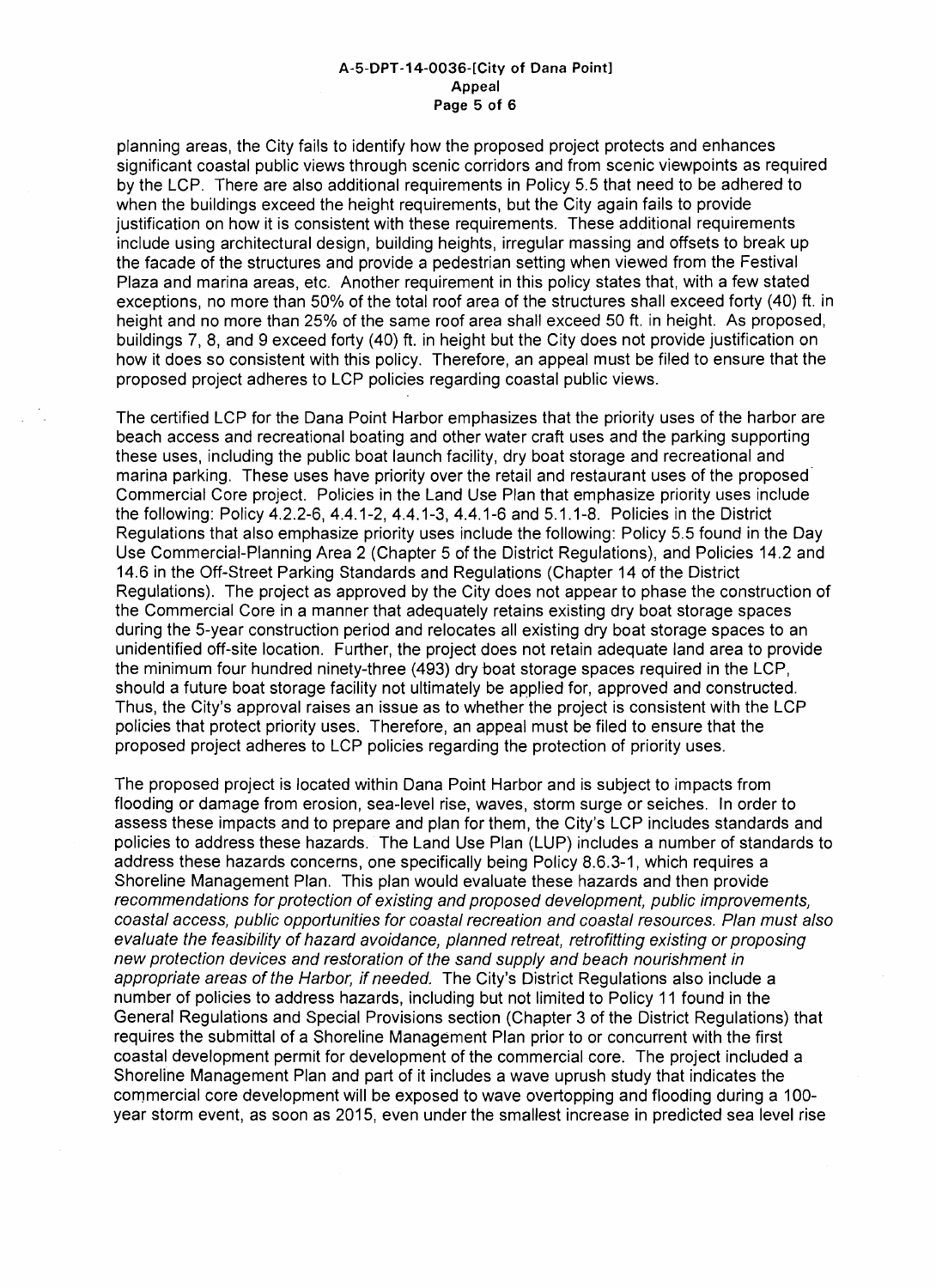#### A-5-DPT-14-0036-[City of Dana Point] Appeal Page 6 of 6

due to climate change. The LCP requires the applicant take such hazards into account and address them in this new development. Other than constructing the development in conformance with current FEMA flood standards (i.e. 1 foot above base flood elevation) it does not appear the flood hazard has been adequately addressed. Therefore, the City's approval must be appealed to ensure that coastal hazards are adequately addressed as is required in the LCP.

The LCP includes standards and policies in the Land Use Plan and District Regulations for the submittal of a comprehensive Dana Point Harbor Sign Program. For example, the LUP includes Policy 4.3.1-7 and 8.5.3-6 and the IP includes Policy 38 found in the General Regulations and Special Provisions section (Chapter 3 of the District Regulations) that requires that a comprehensive Sign Program be developed prior to occupancy of any new development in the Commercial Core area of the Harbor. The applicant has submitted sign program, but that plan is limited to the Commercial Core area and is not comprehensive for the entire harbor. The Commercial Core project will have effects on access and circulation throughout the harbor that need to be addressed concurrent with the Commercial Core development. Therefore, an appeal must be filed to ensure LCP requirements related to signage are addressed in conjunction with the Commercial Core project.

The LCP includes standards and policies in the Land Use Plan and District Regulations for the submittal of a Transportation Demand Management Plan. For example, the LUP includes Policy 6.2.1-4 and 6.2.3-2 and the IP includes Policy 28 found in the General Regulations and Special Provisions section (Chapter 3 of the District Regulations) and Policy14.6 found in the Off-Street Parking Standards and Regulations section (Chapter 14 of the District Regulations) that requires a Parking Management Plan that includes within it a Transportation Demand Management Plan as part of the first application for a coastal development permit for Revitalization Plan improvements in the Commercial Core, a Parking Management Plan that includes within it a Transportation Demand Management Plan. The applicant has submitted a Transportation Demand Management Plan; however, a Parking Management Plan has not been submitted and therefore it is unclear how these two plans work together and if they are consistent with the policies of the LCP. Thus, without the ability to evaluate how these two plans work in unison, it is difficult to determine if the Transportation Demand Management Plan provides sufficient measures to facilitate parking and circulation within the harbor as well as linking areas outside the harbor. Therefore, it is unclear if the applicant's Transportation Demand Management Plan is consistent with the LCP and is a reason for appealing the proposed project.

The City's LCP provides policies to protect coastal public views, emphasize and protect priority uses in the harbor, evaluate hazard impacts, and establish a sign program, as well as, transportation demand measures; however, the project, as proposed, raises issues as to consistency with the Dana Point LCP. Accordingly, an appeal of the local action must be made to assure that any approved development is consistent with the requirements of the certified Dana Point Local Coastal Program.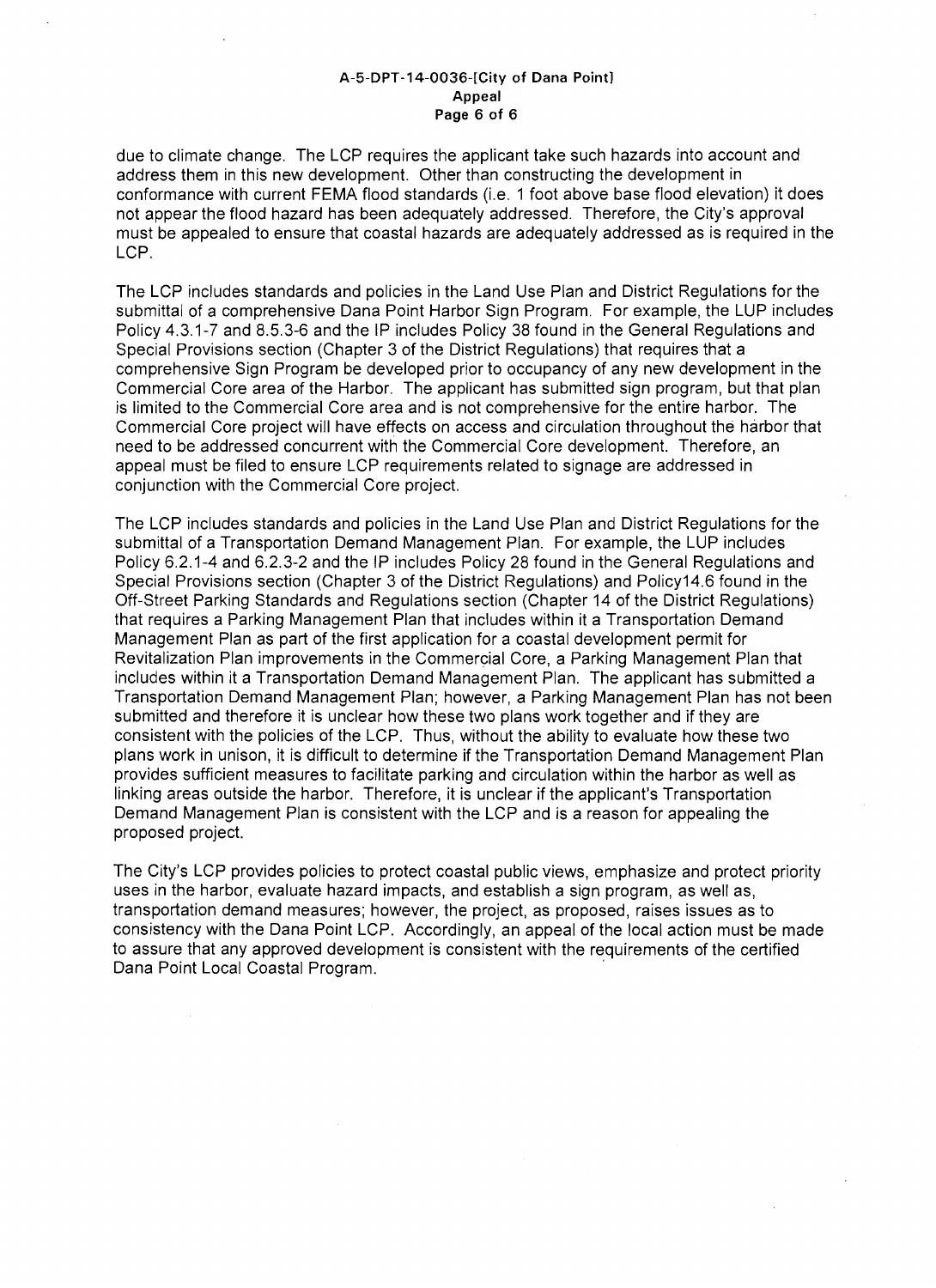I.V. The Lovernment remnt ivo.: Lity or Dana Point CDP13-0018 Applicant: County of Orange-Dana Point Harbor Dept. Project: Dana Point Harbor Commercial Core Project Location: 24650 Dana Point Harbor Drive, Dana Point, Orange County

# APPEAL FROM COASTAL PERMIT DECISION OF LOCAL GOVERNMENT (Page 4)

# SECTION V. Certification

The information and facts stated above are correct to the best of my/our knowledge.

Signature of Appellant(s) or Authorized Agent

Date:

 $71714$ 

Note: If signed by agent, appellant(s) must also sign below.

## Section VI. Agent Authorization

I/We hereby<br>authorize  $N/A - Not$  Applicable to act as my/our representative and to bind me/us in all matters concerning this appeal.

N/A

 $Signature of Appendix(s)$ 

Date: N/A